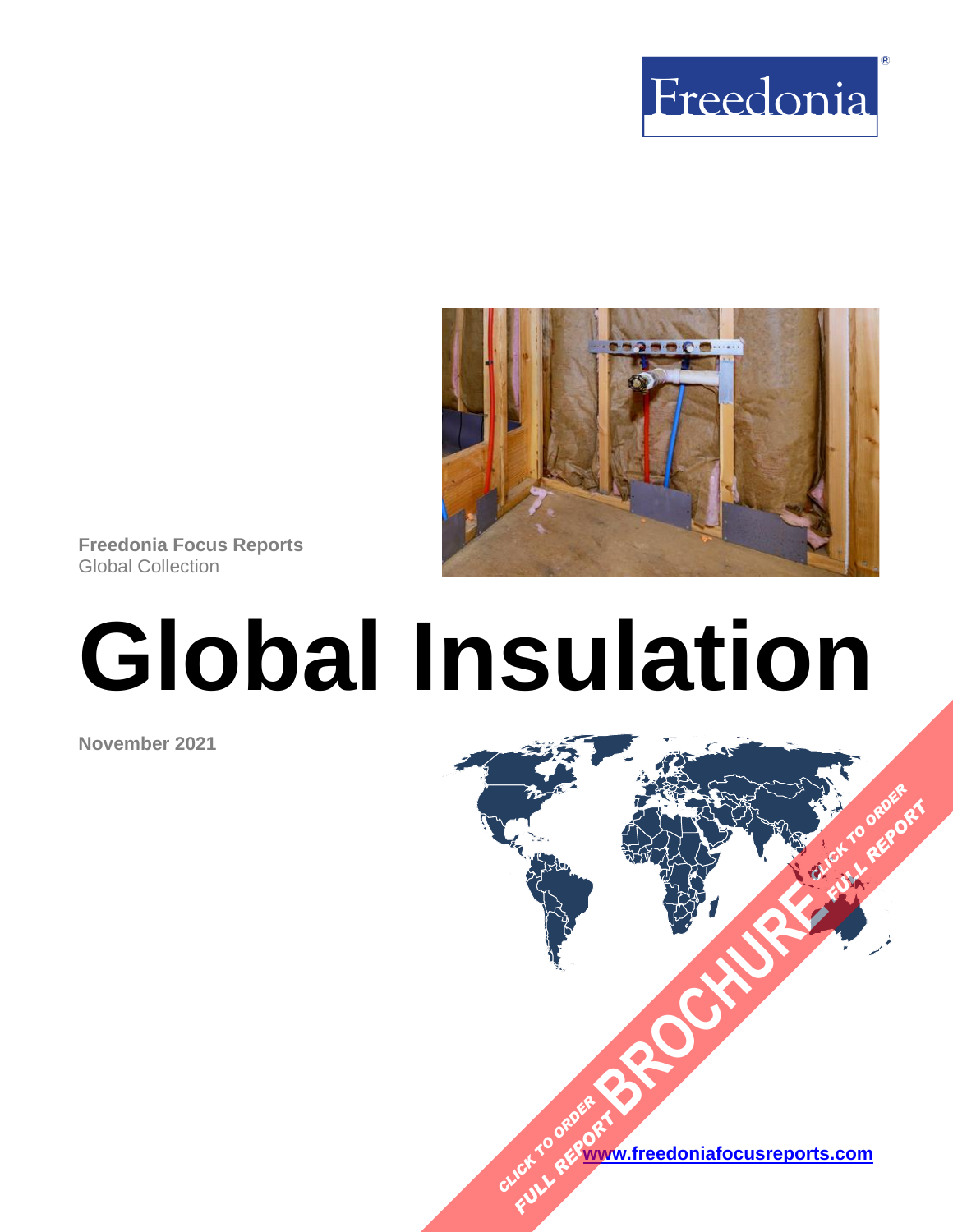# **Table of Contents**

| 1. | <b>Highlights</b>                                 | 3              |
|----|---------------------------------------------------|----------------|
| 2. | <b>Global Overview &amp; Forecasts</b>            | 5              |
|    | COVID-19 Impact on the Global Insulation Industry | 5              |
|    | Demand by Material                                | $\overline{7}$ |
|    | <b>Foamed Plastic</b>                             | 8              |
|    | Fiberglass                                        | 9              |
|    | Mineral Wool                                      | 9              |
|    | <b>Small Volume Insulation Materials</b>          | 10             |
|    | Demand by Market                                  | 12             |
|    | Nonresidential Building                           | 13             |
|    | <b>Residential Building</b>                       | 14             |
|    | Industrial & Plant Equipment                      | 14             |
|    | HVAC/Air Distribution                             | 15             |
|    | Appliances                                        | 16             |
|    | <b>Other Markets</b>                              | 16             |
| 3. | <b>Regional Segmentation &amp; Forecasts</b>      | 18             |
|    | <b>Regional Production Overview</b>               | 18             |
|    | <b>Regional Demand Overview</b>                   | 20             |
|    | North America                                     | 22             |
|    | Western Europe                                    | 24             |
|    | Asia/Pacific                                      | 26             |
|    | <b>Other Regions</b>                              | 28             |
|    | Central & South America                           | 29             |
|    | Eastern Europe                                    | 29             |
|    | Africa/Mideast                                    | 30             |
| 4. | <b>Industry Structure</b>                         | 31             |
|    | <b>Industry Characteristics</b>                   | 31             |
|    | Market Share                                      | 32             |
|    | <b>Owens Corning</b>                              | 34             |
|    | Saint-Gobain                                      | 34             |
|    | Knauf                                             | 35             |
| 5. | <b>About This Report</b>                          | 36             |
|    | Scope                                             | 36             |
|    | Sources                                           | 37             |
|    | <b>Industry Codes</b>                             | 37             |
|    | Freedonia Methodology                             | 38             |
|    | Resources                                         | 39             |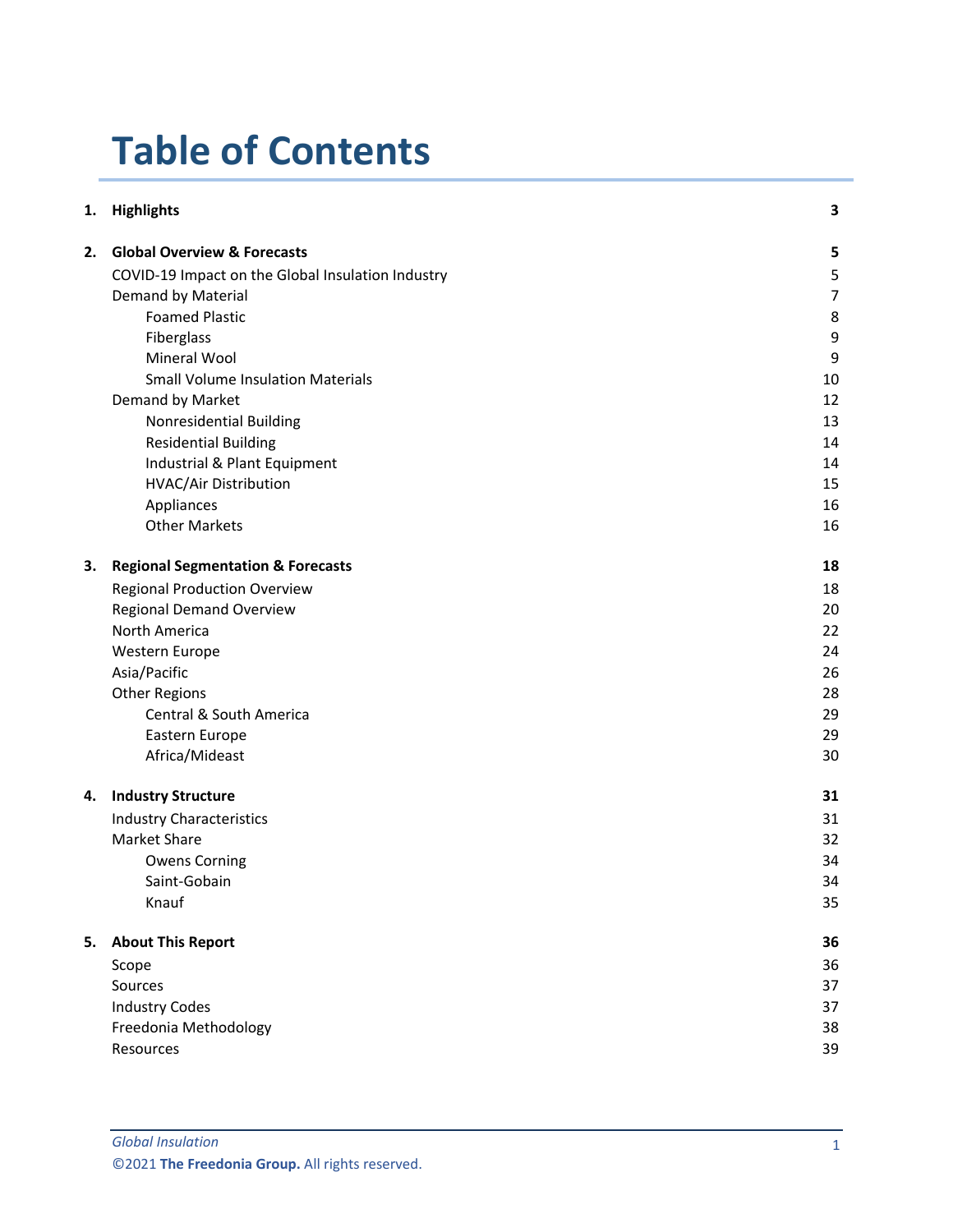# **List of Tables & Figures**

| Figure 1   Global Insulation Market Outlook, 2020 - 2025                                 | 4              |
|------------------------------------------------------------------------------------------|----------------|
| Figure 2   Global Insulation Demand by Material, 2010 - 2025 (US\$ bil)                  | $\overline{7}$ |
| Table 1   Global Insulation Demand by Material, 2010 - 2025 (US\$ mil)                   | $\overline{7}$ |
| Figure 3   Global Insulation Demand by Material, 2010 - 2025 (%)                         | 11             |
| Figure 4   Global Insulation Demand by Market, 2010 - 2025 (US\$ bil)                    | 12             |
| Table 2   Global Insulation Demand by Market, 2010 - 2025 (US\$ mil)                     | 12             |
| Figure 5   Global Insulation Demand by Market, 2010 - 2025 (%)                           | 17             |
| Figure 6   Global Insulation Production by Region, 2010 - 2025 (US\$ bil)                | 18             |
| Table 3   Global Insulation Production by Region, 2010 - 2025 (US\$ mil)                 | 18             |
| Figure 7   Global Insulation Production by Region, 2010 - 2025 (%)                       | 19             |
| Figure 8   Global Insulation Demand by Region, 2010 - 2025 (US\$ bil)                    | 20             |
| Table 4   Global Insulation Demand by Region, 2010 - 2025 (US\$ mil)                     | 20             |
| Figure 9   Global Insulation Demand by Region, 2010 - 2025 (%)                           | 21             |
| Figure 10   North America: Insulation Demand by Material, 2010 - 2025 (US\$ bil)         | 22             |
| Figure 11   North America: Insulation Demand by Market, 2010 - 2025 (US\$ bil)           | 22             |
| Table 5   North America: Insulation Demand by Material & Market, 2010 - 2025 (US\$ mil)  | 23             |
| Figure 12   Western Europe: Insulation Demand by Material, 2010 - 2025 (US\$ bil)        | 24             |
| Figure 13   Western Europe: Insulation Demand by Market, 2010 - 2025 (US\$ bil)          | 24             |
| Table 6   Western Europe: Insulation Demand by Material & Market, 2010 - 2025 (US\$ mil) | 25             |
| Figure 14   Asia/Pacific: Insulation Demand by Material, 2010 - 2025 (US\$ bil)          | 26             |
| Figure 15   Asia/Pacific: Insulation Demand by Market, 2010 - 2025 (US\$ bil)            | 26             |
| Table 7   Asia/Pacific: Insulation Demand by Material & Market, 2010 - 2025 (US\$ mil)   | 27             |
| Figure 16   Other Regions: Insulation Demand by Region, 2010 - 2025 (US\$ bil)           | 28             |
| Figure 17   Other Regions: Insulation Demand by Material, 2010 - 2025 (US\$ bil)         | 28             |
| Table 8   Other Regions: Insulation Demand by Region & Material, 2010 - 2025 (US\$ mil)  | 30             |
| Figure 18   Global Insulation Market Share by Company, 2020 (%)                          | 32             |
| Table 9   Leading Suppliers to the Global Insulation Market                              | 33             |
| Table 10   NAICS & SIC Codes Related to Insulation                                       | 37             |
| Table 11   HS Codes Related to Insulation                                                | 37             |
|                                                                                          |                |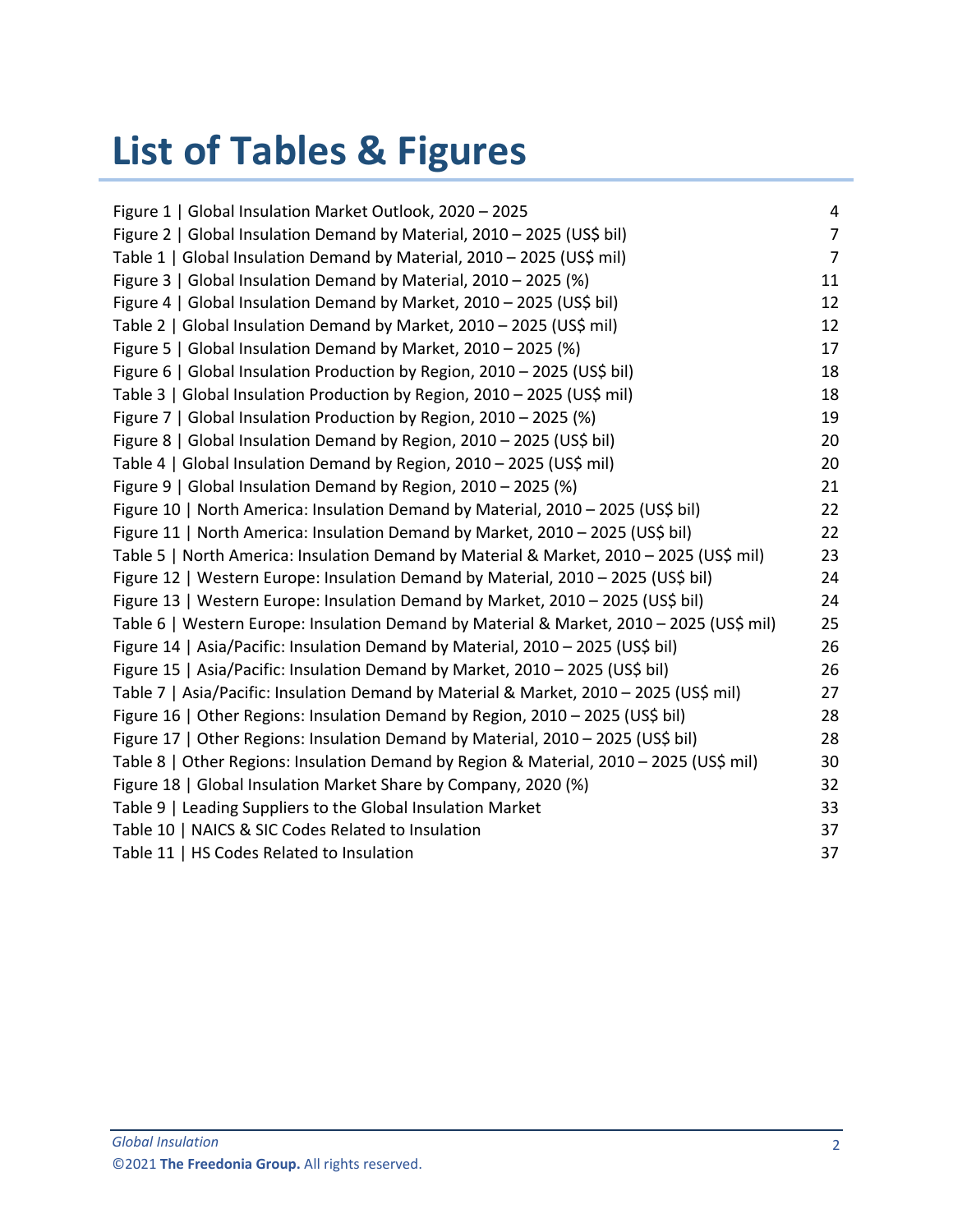## <span id="page-3-0"></span>**5. About This Report**

## <span id="page-3-1"></span>**Scope**

This report forecasts to 2025 global demand for insulation by material, market, and major world region in nominal US dollars at the manufacturer level. Material segments include:

- foamed plastic
- fiberglass
- mineral wool
- small volume insulation materials such as reflective insulation, radiant barriers, and cellulose

Reported markets encompass:

- nonresidential building
- residential building
- industrial and plant equipment
- HVAC and air distribution
- appliances
- other markets such as transportation equipment, nonbuilding construction, and furniture

Major world regions include North America, Western Europe, Asia/Pacific, and all other regions.

To illustrate historical trends, world, material, market, and regional demand (including material and market segments) are provided for 2010, 2015, and 2020. Finally, global production is segmented by major world region and provided for 2010, 2015, 2020, and 2025.

Granulated mineral wool used in ceiling tiles is not included in the scope of this report.

For any given historical year, US dollar amounts are obtained from values expressed in applicable local currency. These local currency values are converted to US dollars at the average annual exchange rate for that year. For forecast years, the US dollar amounts assume the same annual exchange rate as that prevailing in 2020.

Other various topics, including profiles of pertinent leading companies, are covered in this report. A full outline of report items by page is available in the Table of Contents.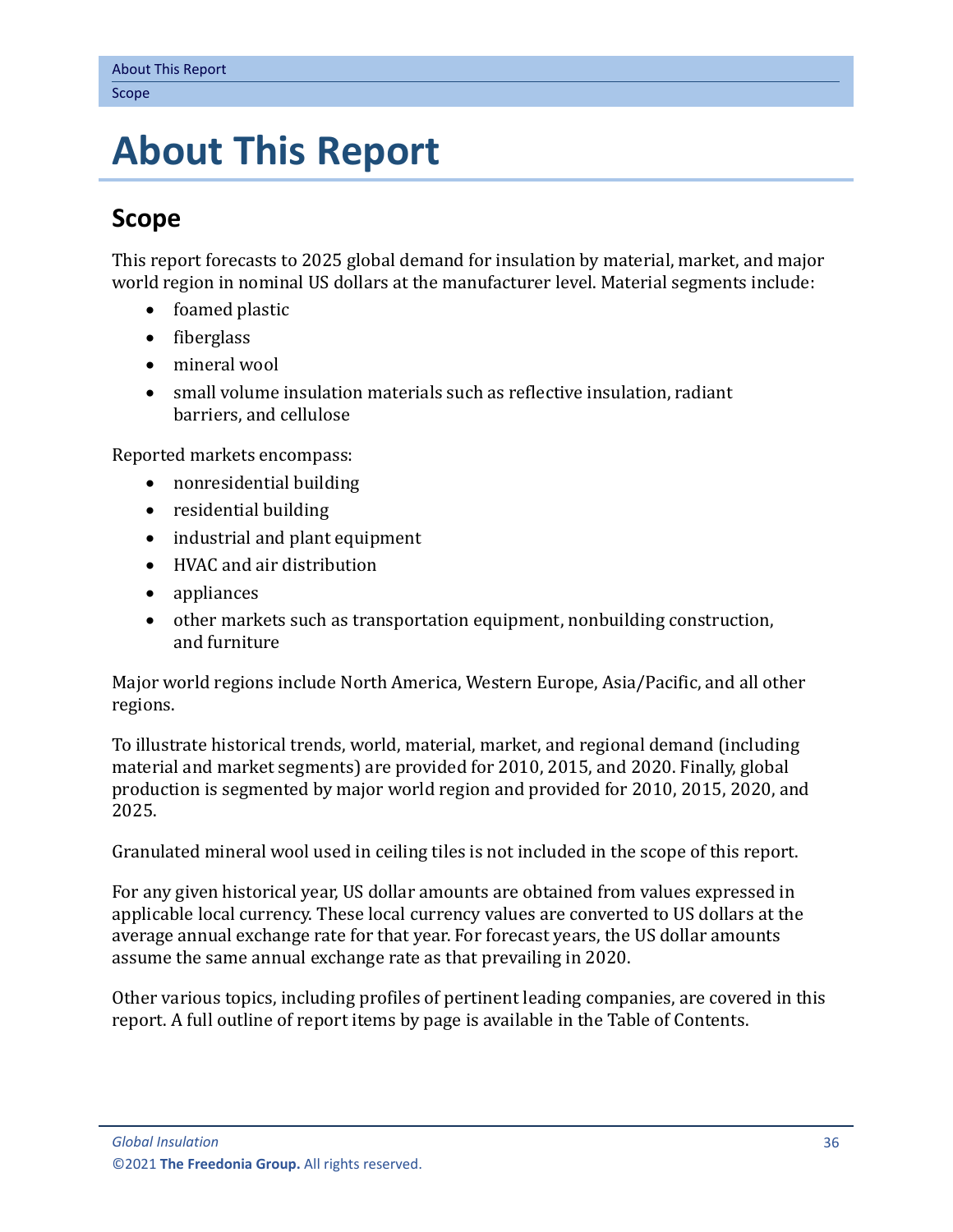## <span id="page-4-0"></span>**Sources**

*Global Insulation* (FW60026) is based on [a comprehensive industry study](http://www.freedoniagroup.com/DocumentDetails.aspx?ReferrerId=FL-FOCUS&studyid=4267) published by The Freedonia Group. Reported findings represent the synthesis and analysis of data from various primary, secondary, macroeconomic, and demographic sources, such as:

- firms participating in the industry, and their suppliers and customers
- government/public agencies
- intergovernmental organizations
- trade associations and their publications
- the business and trade press
- indicator forecasts by The Freedonia Group
- the findings of other reports and studies by The Freedonia Group

Specific sources and additional resources are listed in the Resources section of this publication for reference and to facilitate further research.

## <span id="page-4-1"></span>**Industry Codes**

<span id="page-4-2"></span>

| Table 10   NAICS & SIC Codes Related to Insulation                |                                                                       |                                                         |                                                |  |  |  |
|-------------------------------------------------------------------|-----------------------------------------------------------------------|---------------------------------------------------------|------------------------------------------------|--|--|--|
| NAICS/SCIAN 2017<br>North American Industry Classification System |                                                                       | <b>SIC</b><br><b>Standard Industrial Classification</b> |                                                |  |  |  |
| 321219                                                            | Reconstituted wood product manufacturing                              | 2493                                                    | Reconstituted wood products                    |  |  |  |
| 326140                                                            | Polystyrene foam product manufacturing                                | 3086                                                    | Plastics foam products                         |  |  |  |
| 326150                                                            | Urethane & other foam product manufacturing,<br>excluding polystyrene | 3295                                                    | Minerals & earths, ground or otherwise treated |  |  |  |
| 327992                                                            | Ground or treated mineral & earth manufacturing                       | 3296                                                    | Mineral wool                                   |  |  |  |
| 327993                                                            | Mineral wool manufacturing                                            |                                                         |                                                |  |  |  |

Source: US Census Bureau

<span id="page-4-3"></span>

| Table 11   HS Codes Related to Insulation |                                                                                                                                                                                           |  |  |  |
|-------------------------------------------|-------------------------------------------------------------------------------------------------------------------------------------------------------------------------------------------|--|--|--|
| <b>HS Code</b>                            | <b>Definition</b>                                                                                                                                                                         |  |  |  |
| 6806                                      | Slag, rock wool, and similar mineral wools; exfoliated vermiculite, expanded clays, foamed slag, mixtures and articles of<br>heat, sound insulating, or sound-absorbing mineral materials |  |  |  |
| 680620                                    | Exfoliated vermiculite, expanded clays, foamed slag, and similar expanded mineral materials (including intermixtures<br>thereof)                                                          |  |  |  |
| 680690                                    | Minerals; mixtures and articles of heat-insulating, sound-insulating, or sound-absorbing mineral materials, other than<br>those of heading no. 6811 or 6812 or of chapter 69              |  |  |  |
| 701939                                    | Glass fibres; webs, mattresses, boards, and similar non-woven products excluding mats and thin sheets                                                                                     |  |  |  |

Source: United Nations Statistics Division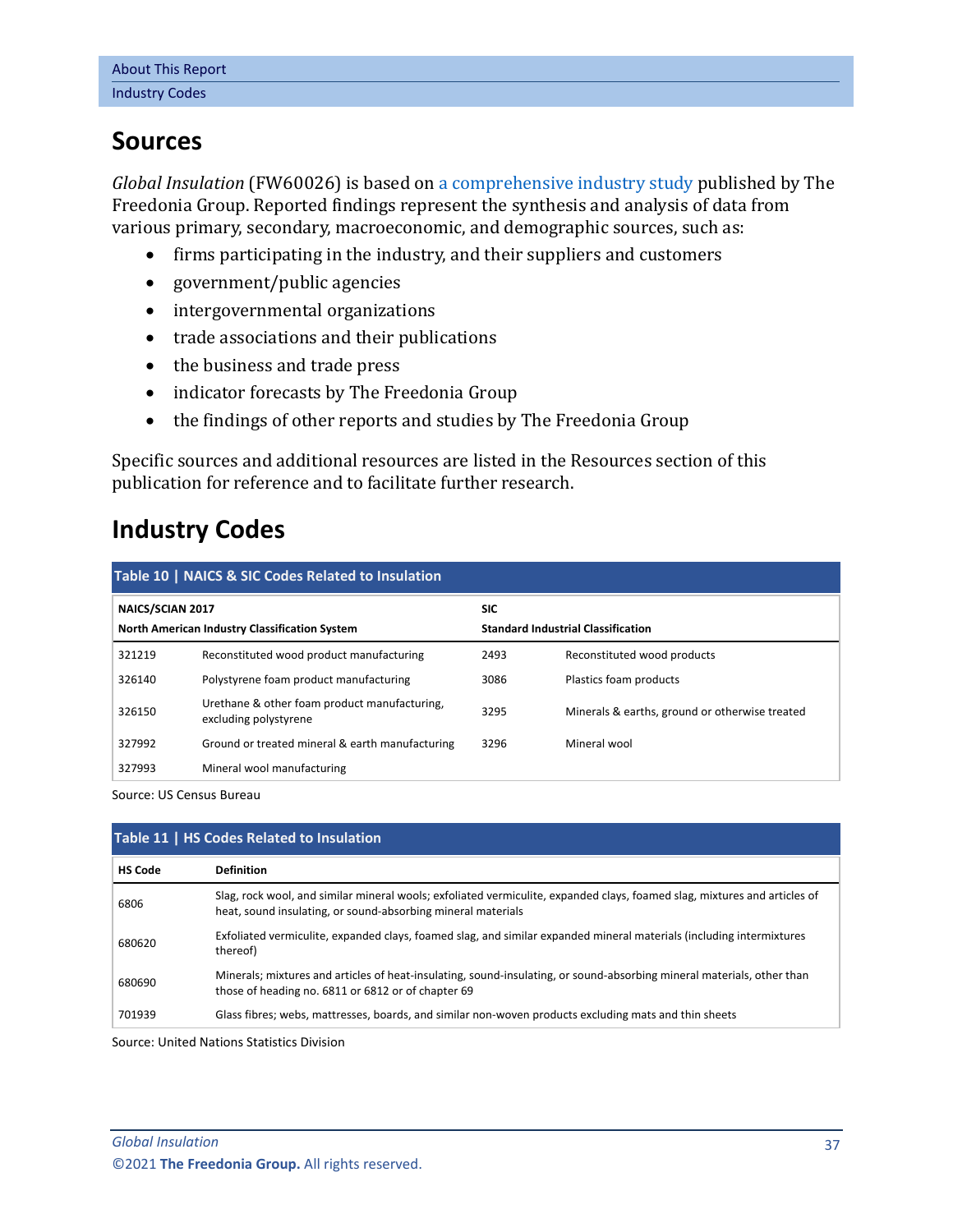## <span id="page-5-0"></span>**Freedonia Methodology**

The Freedonia Group, a subsidiary of MarketResearch.com, has been in business for more than 30 years and in that time has developed a comprehensive approach to data analysis that takes into account the variety of industries covered and the evolving needs of our customers.

Every industry presents different challenges in market sizing and forecasting, and this requires flexibility in methodology and approach. Freedonia methodology integrates a variety of quantitative and qualitative techniques to present the best overall picture of a market's current position as well as its future outlook: When published data are available, we make sure they are correct and representative of reality. We understand that published data often have flaws either in scope or quality, and adjustments are made accordingly. Where no data are available, we use various methodologies to develop market sizing (both top-down and bottom-up) and then triangulate those results to come up with the most accurate data series possible. Regardless of approach, we also talk to industry participants to verify both historical perspective and future growth opportunities.

Methods used in the preparation of Freedonia market research include, but are not limited to, the following activities: comprehensive data mining and evaluation, primary research, consensus forecasting and analysis, ratio analysis using key indicators, regression analysis, end use growth indices and intensity factors, purchase power parity adjustments for global data, consumer and end user surveys, market share and corporate sales analysis, product lifespan analysis, product or market life cycle analysis, graphical data modeling, long-term historical trend analysis, bottom-up and top-down demand modeling, and comparative market size ranking.

Freedonia quantifies trends in various measures of growth and volatility. Growth (or decline) expressed as an average annual growth rate (AAGR) is the least squares growth rate, which takes into account all available datapoints over a period. The volatility of datapoints around a least squares growth trend over time is expressed via the coefficient of determination, or  $r^2$ . The most stable data series relative to the trend carries an  $r^2$  value of 1.0; the most volatile – 0.0. Growth calculated as a compound annual growth rate (CAGR) employs, by definition, only the first and last datapoints over a period. The CAGR is used to describe forecast growth, defined as the expected trend beginning in the base year and ending in the forecast year. Readers are encouraged to consider historical volatility when assessing particular annual values along the forecast trend, including in the forecast year.

## **Copyright & Licensing**

The full report is protected by copyright laws of the United States of America and international treaties. The entire contents of the publication are copyrighted by The Freedonia Group.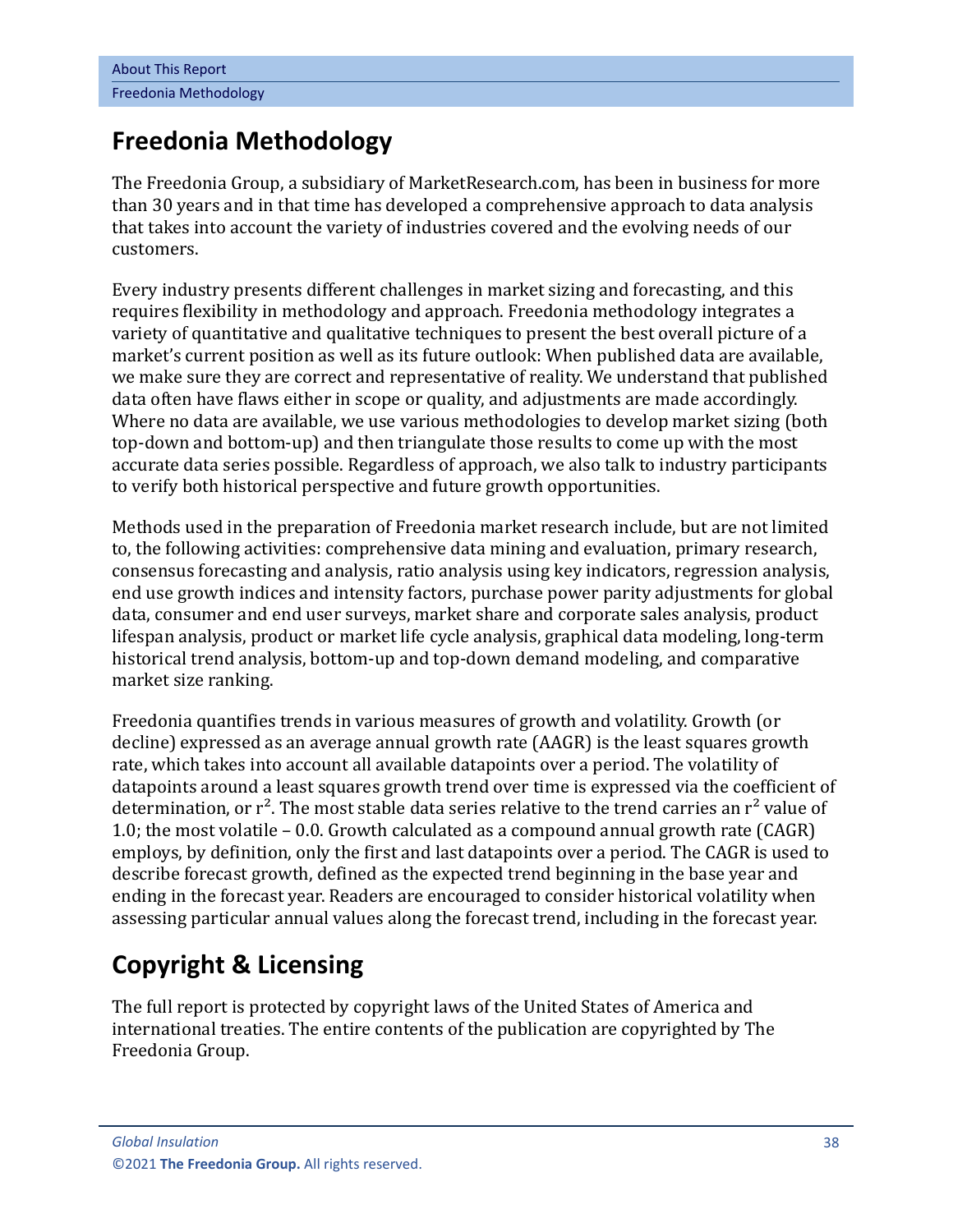### <span id="page-6-0"></span>**Resources**

#### **The Freedonia Group**

*[Global Insulation](http://www.freedoniagroup.com/DocumentDetails.aspx?ReferrerId=FL-FOCUS&studyid=4267)* **[Freedonia Industry Studies](http://www.freedoniagroup.com/Home.aspx?ReferrerId=FL-Focus)**

> *[Ceilings](https://www.freedoniagroup.com/DocumentDetails.aspx?ReferrerId=FL-FOCUS&StudyId=3719) [Global Acoustic Insulation](https://www.freedoniagroup.com/DocumentDetails.aspx?ReferrerId=FL-FOCUS&StudyId=3708) [Global Ceilings](https://www.freedoniagroup.com/DocumentDetails.aspx?ReferrerId=FL-FOCUS&StudyId=4209) [Global Drywall & Building Plaster](https://www.freedoniagroup.com/DocumentDetails.aspx?ReferrerId=FL-FOCUS&StudyId=3768) [Global Foamed Plastic Insulation](https://www.freedoniagroup.com/DocumentDetails.aspx?ReferrerId=FL-FOCUS&StudyId=3756) [Global Housing](https://www.freedoniagroup.com/DocumentDetails.aspx?ReferrerId=FL-FOCUS&StudyId=3877) [Global HVAC Equipment](https://www.freedoniagroup.com/DocumentDetails.aspx?ReferrerId=FL-FOCUS&StudyId=4046) [Global Industrial & OEM Insulation](https://www.freedoniagroup.com/DocumentDetails.aspx?ReferrerId=FL-FOCUS&StudyId=3783) [Global Major Household Appliances](https://www.freedoniagroup.com/DocumentDetails.aspx?ReferrerId=FL-FOCUS&StudyId=3739) [Global Prefabricated Housing](https://www.freedoniagroup.com/DocumentDetails.aspx?ReferrerId=FL-FOCUS&StudyId=3971) [Global Roofing](https://www.freedoniagroup.com/DocumentDetails.aspx?ReferrerId=FL-FOCUS&StudyId=3698) [Global Siding \(Cladding\)](https://www.freedoniagroup.com/DocumentDetails.aspx?ReferrerId=FL-FOCUS&StudyId=3874) [Global Windows & Doors](https://www.freedoniagroup.com/DocumentDetails.aspx?ReferrerId=FL-FOCUS&StudyId=3771) [HVAC Equipment](https://www.freedoniagroup.com/DocumentDetails.aspx?ReferrerId=FL-FOCUS&StudyId=3730) [Insulation](https://www.freedoniagroup.com/DocumentDetails.aspx?ReferrerId=FL-FOCUS&StudyId=3754) [Roofing](https://www.freedoniagroup.com/DocumentDetails.aspx?ReferrerId=FL-FOCUS&StudyId=3835) [Siding](https://www.freedoniagroup.com/DocumentDetails.aspx?ReferrerId=FL-FOCUS&StudyId=3775) [Windows & Doors](https://www.freedoniagroup.com/DocumentDetails.aspx?ReferrerId=FL-FOCUS&StudyId=3726)*

#### **[Freedonia Focus Reports](https://www.freedoniafocusreports.com/redirect.asp?progid=89534&url=/)**

*[Construction Chemicals: United States](https://www.freedoniafocusreports.com/Construction-Chemicals-United-States-FF35053/?progid=89534) [Foamed Plastic Insulation: United States](https://www.freedoniafocusreports.com/Foamed-Plastic-Insulation-United-States-FF60118/?progid=89534) [Industrial & OEM Insulation: Canada](https://www.freedoniafocusreports.com/Industrial-OEM-Insulation-Canada-FA60121/?progid=89534) [Industrial & OEM Insulation: Europe](https://www.freedoniafocusreports.com/ndustrial-OEM-Insulation-Europe-FE60121/?progid=89534) [Perlite & Vermiculite: United States](https://www.freedoniafocusreports.com/Perlite-Vermiculite-United-States-FF65049/?progid=89534) [Plastic Foams: United States](https://www.freedoniafocusreports.com/Plastic-Foams-United-States-FF55013/)*

#### **[Freedonia Custom Research](http://www.freedoniagroup.com/CustomResearch.aspx?ReferrerId=FL-Focus)**

#### **Trade Publications**

*Global Insulation Insulation Outlook Remodeling Magazine The Journal of Light Construction Walls & Ceilings*